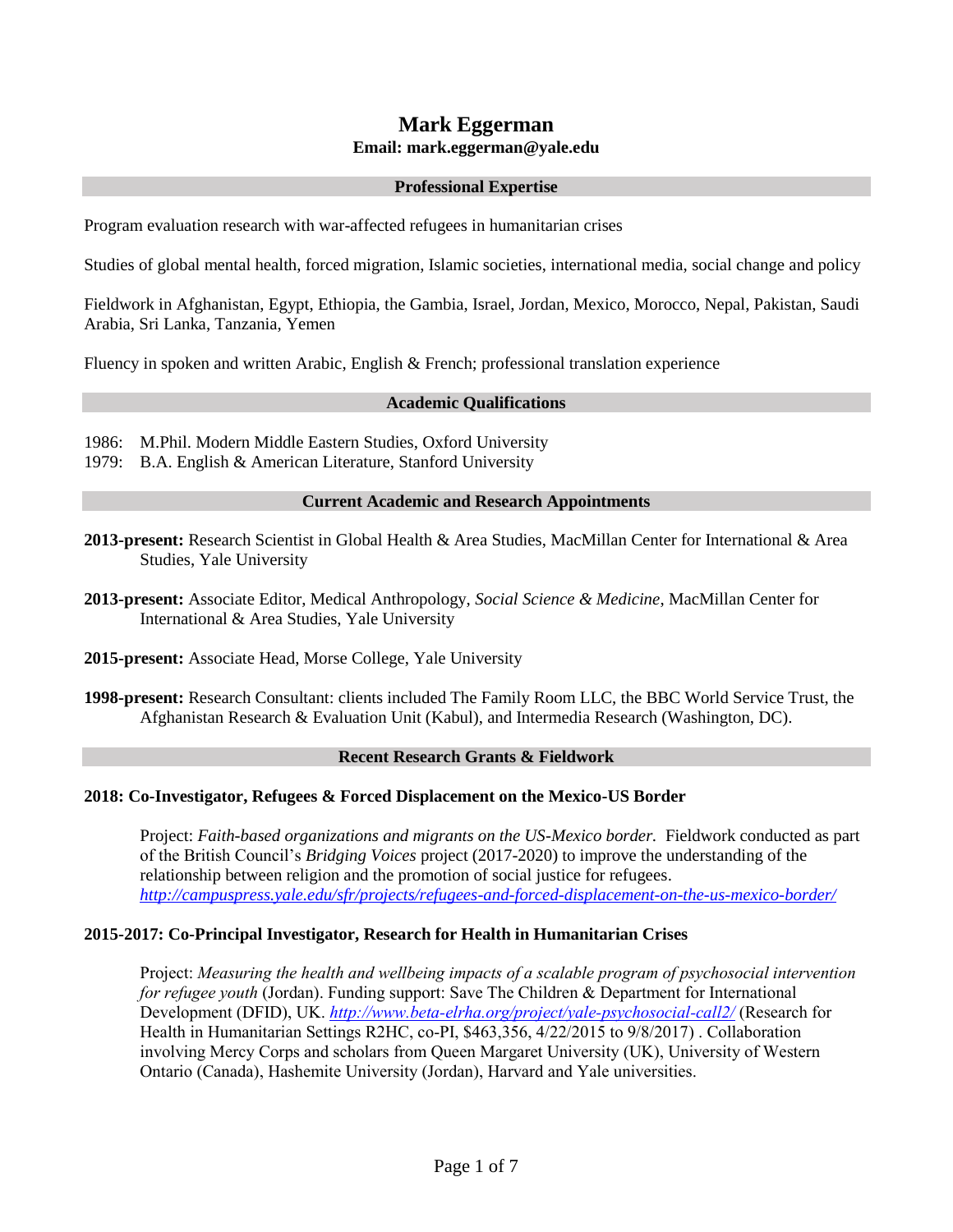#### **Professional Memberships**

American Anthropological Association (AAA) Society for Medical Anthropology (SMA) Music and Sound Interest Group (MSIG) Early Childhood Peace Consortium (ECPC)

# **Student Advising**

2015-present: Yale College Advisor: 4-6 undergraduate students per year

2015-present: Faculty Advisor: Crescent Underground Recording Studio, Morse College

#### **Previous Academic & Research Appointments**

#### **2010-2013: Research Fellow, MacMillan Center for International & Area Studies, Yale University**

Developed protocols for community-based mental health research in Afghanistan, Ghana and the Philippines; analysed datasets on mental health; conducted literature reviews on child and adolescent mental health, and father-centered parenting interventions in colaoration with the Yale Child Study Center; peer-reviewed articles in the *Journal of the American Academy of Child & Adolescent Psychiatry* and the *International Journal of Drug Policy*.

# **2008-2013: Managing Editor, Medical Anthropology,** *Social Science & Medicine,* **international appointment held at Durham University, UK (2008-10) & Yale University, USA (2010-13)**

Screening and editing of +500 articles/year in the field of health social sciences; sourcing a large, international, multi-disciplinary reviewer base; training and on-going supervision of six manuscript screeners; evaluation of manuscripts and reviews; handling of Special Issues in global health and social sciences.

# **2004-2010: Research Associate, Department of Anthropology, Durham University, UK**

Completed a 4-year study of mental health among Afghan children and adolescents living in Pakistan and Afghanistan, funded by the Wellcome Trust; peer-reviewed articles in *The Lancet*, the *American Journal of Human Biology*, and *Social Science & Medicine*; member of the Medical Anthropology Research Group and the Anthropology in Development Research Group.

#### **2008- 2010: Fellow, Wolfson Research Institute, Durham University, UK**

Contributed to a collaborative research agenda in Social Sciences and Health, for the flagship Wolfson Research Institute at Durham University; global consultation defining priorities for mental health and psychosocial wellbeing in humanitarian settings, in collaboration with WHO and HealthNetTPO; British Council-sponsored initiative for internationalization and collaborative research, Sri Lanka.

# **1997: Consultant, Commonwealth Broadcasting Association, UK**

Provided broadcasting research seminars to national broadcasting management in Mauritius, Swaziland, and Lesotho; topics covered included basic qualitative and quantitative audience research methods, and how research results are used to inform broadcasting policies.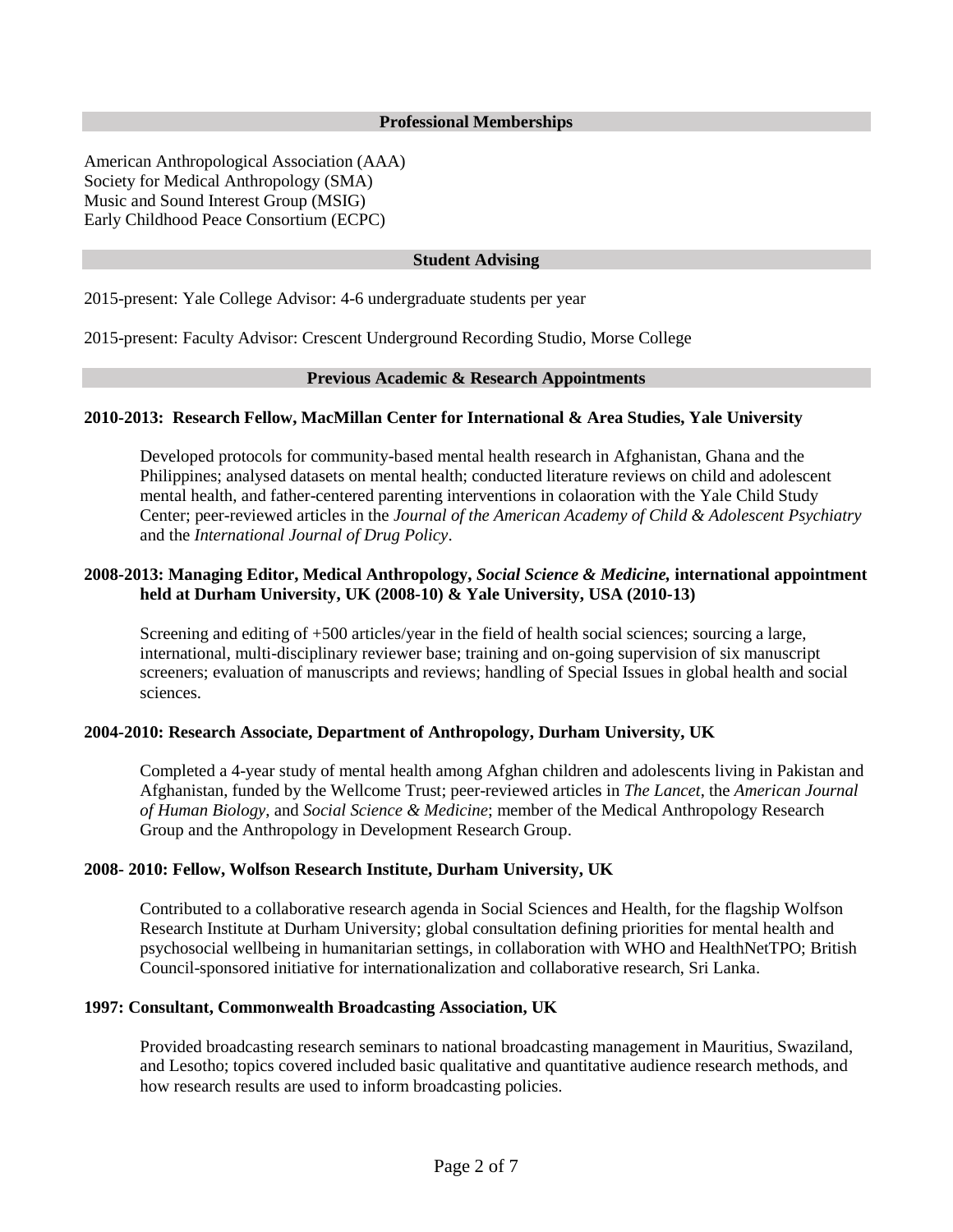# **1995: Fieldwork Management Consultant, SAVOLA, Saudi Arabia**

Six-month contract in Jeddah to develop a market research fieldwork unit for a major food manufacturer; managed product testing and placement studies on a variety of manufactured food products; conducted a nationwide retail audit of edible oil brands.

# **1990-96: Research Project Manager, International Broadcasting Audience Research Department (IBAR), BBC World Service, London**

Managed nationwide media usage, attitudes surveys, and qualitative research projects in 20 countries; annual research budget of £60-100K for the Middle East & North Africa; fieldwork experience in Morocco, Egypt, Jordan, Yemen, Saudi Arabia, Ethiopia, Eritrea, the Gambia, Senegal, Israel, and the West Bank; solicited and evaluated research bids from contractors & evaluated performance on-site; analysed data, presented findings to BBC World Service clients and market research organisations.

# **1989: Translator, Saudi Computer-Aided Translation Agency, Saudi Arabia**

One-year contract in Riyadh to create specialised English-Arabic dictionaries for a Saudi translation software development company; Arabic-English translations of commercial and legal documents.

# **1987-88: Research Analyst, Department of Biological Anthropology, Oxford University, UK**

Studies of heart-rate variation among elderly women.

# **1987: Fieldworker, Centre National de la Recherche Scientifique, France**

Studies of village and household-level assessment of seasonal food shortages in Western Nepal; identification and evaluation of local strategies to maintain livelihoods and nutrition.

### **Publications**

- 2018 Panter-Brick C, **Eggerman** M. The field of Medical Anthropology. Social Science & Medicine 196: 233-239.<https://doi.org/10.1016/j.socscimed.2017.10.033>
- 2018 Panter-Brick C, Hadfield K, Dajani R, **Eggerman** M, Ager A, Ungar M. Resilience in context: A brief and culturally-grounded measure in Syrian refugees and Jordanian host-community adolescents. Child Development 89(5):1803-1820. <https://doi.org/10.1111/cdev.12868>
- 2018 Panter-Brick C, Dajani R, **Eggerman** M, Hermosilla S, Sancilio A, Ager A. Insecurity, distress, and mental health: Experimental and randomized controlled trials of a psychosocial intervention for youth affected by the Syrian crisis. The Journal of Child Psychiatry and Psychology 59(5): 523-541. <https://doi.org/10.1111/jcpp.12832>
- 2017 Panter-Brick C and **Eggerman** M. Anthropology and Global Mental Health: Depth, Breadth, and Relevance. In R. White and S. Jain (eds.). *The Palgrave Handbook of Global Mental Health: Sociocultural Perspectives.* Palgrave Macmillan, London: Macmillan Publishers, pp.383-401.
- 2016 Sancilio A, **Eggerman** M, Panter-Brick C. Biocultural research in global mental health: Blood pressure, mental health, and idioms of distress in an Afghan population survey. American Journal of Human Biology. <https://doi.org/10.1002/ajhb.22899>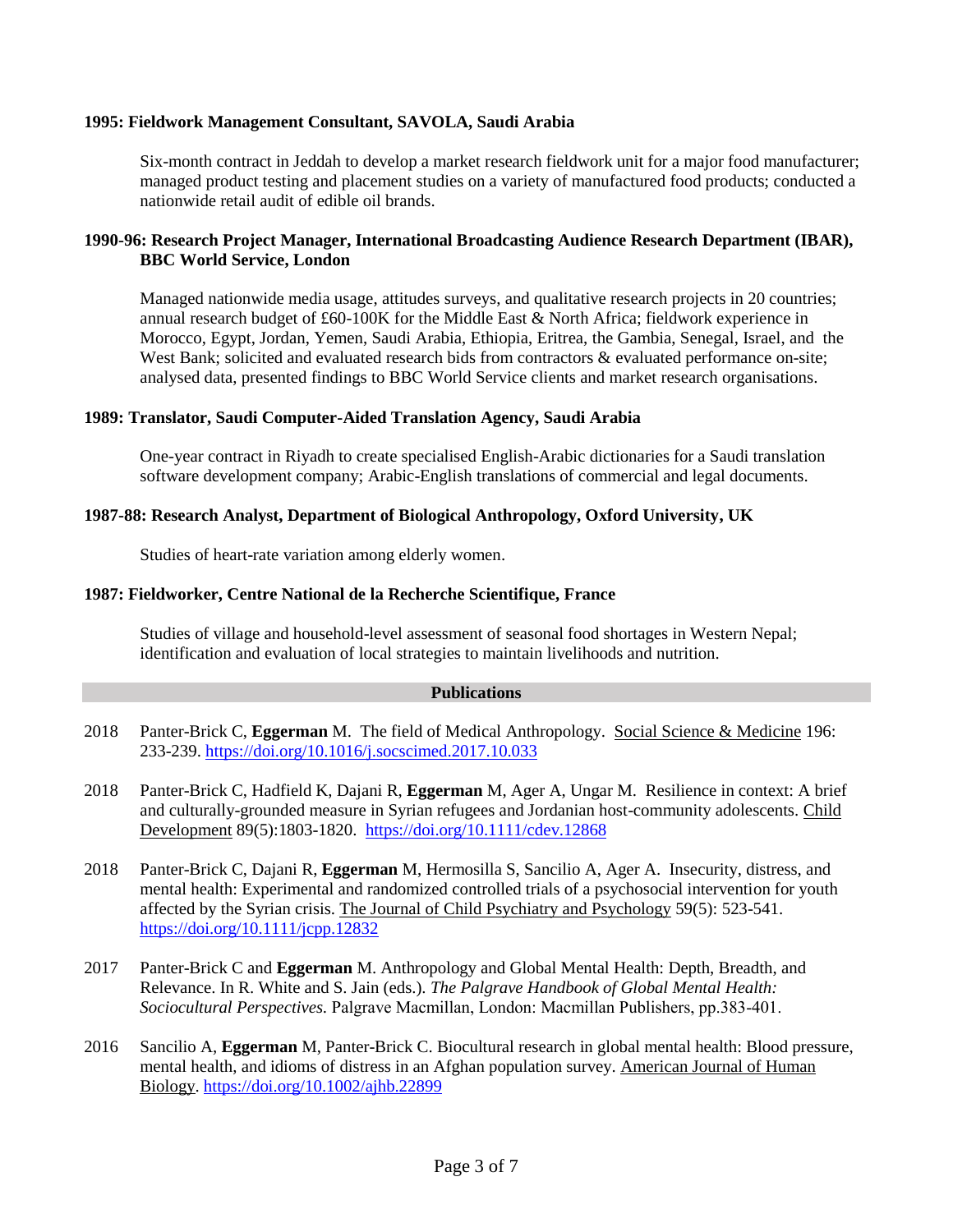- 2015 Panter-Brick C, Grimon M-P, Kalin M, **Eggerman** M. Trauma memories, mental health, and resilience: A prospective study of Afghan youth. Journal of Child Psychology and Psychiatry and Allied Disciplines, 56 (7), pp. 814-825.<http://onlinelibrary.wiley.com/doi/10.1111/jcpp.12350/full>
- 2014 Rasmussen A, Ventevogel P, Sancilio A, **Eggerman** M, and Panter-Brick C. Comparing the validity of the self-reporting questionnaire and the Afghan symptom checklist: Dysphoria, aggression, and gender in transcultural assessment of mental health. British Journal of Psychiatry 14(206). <http://www.biomedcentral.com/1471-244X/14/206/>
- 2104 Panter-Brick C, Burgess A, **Eggerman** M, McAllister F, Pruett K, Leckman J. Engaging Fathers: Recommendations for a game change in parenting interventions based on a systematic review of the global evidence base. Journal of Child Psychology and Psychiatry 55(11) 1187–1212. <http://onlinelibrary.wiley.com/doi/10.1111/jcpp.12280/full>
- 2014 **Eggerman** M and Panter-Brick C. Life Feeds on Hope. In Jennifer Heath and Ashraf Zahedi (Eds.) *Children of Afghanistan*, University of Texas Press.
- 2014 Panter-Brick C, **Eggerman** M, and Tomlinson M. How Might Global Health Master Deadly Sins and Strive for Greater Virtues? Global Health Action 7: 23411 - <http://dx.doi.org/10.3402/gha.v7.23411>
- 2014 Riva M, Panter-Brick C, and **Eggerman** M. Sustainable Development and Health: From Global to Local Agenda. In P Sillitoe (Ed.) *Sustainable Development in the Gulf Region*. Berghahn Books, pp.391-415.
- 2013 Panter-Brick C, Grimon M, and **Eggerman** M. Caregiver-child mental health: A prospective study in conflict and refugee settings. Journal of Child Psychology and Psychiatry 55(4) 313–327. <http://onlinelibrary.wiley.com/doi/10.1111/jcpp.12167/full>
- 2012 Todd CS, MacDonald DS, Khoshnood K, Mansoor GF, **Eggerman** M, Panter-Brick, C. Opiate use, treatment, and harm reduction in Afghanistan: Recent changes and future directions. International Journal of Drug Policy 23: 341-345.
- 2012 Panter-Brick C and **Eggerman** M. Understanding Culture, Resilience, and Mental Health: The Production of Hope. In M Ungar (ed.) *The Social Ecology of Resilience: A Handbook of Theory and Practice*. New York: Springer, pp.369-86
- 2011 Panter-Brick C, Goodman A, Tol W, **Eggerman** M. Mental Health and Childhood Adversities: A Longitudinal Study in Kabul, Afghanistan. Journal of the American Academy of Child & Adolescent Psychiatry 50(4):349-363.<http://www.sciencedirect.com/science/article/pii/S0890856710009354>
- 2010 **Eggerman** M and Panter-Brick C. Fieldwork as research process and community engagement: Experiences from the Gambia and Afghanistan. In J. MacClancy and A. Fuentes (Eds.) *Centralizing Fieldwork*. Berghahn Press, pp.137-155.
- 2010 **Eggerman** M and Panter-Brick C. Suffering, hope, and entrapment: Resilience and cultural values in Afghanistan. Social Science & Medicine 71:71-83. <http://www.sciencedirect.com/science/article/pii/S0277953610002662>
- 2009 Panter-Brick C, **Eggerman** M, Gonzalez V, and Safdar S. Violence, Suffering and Mental Health in Afghanistan: A School-Based Survey. The Lancet 374:807-16. <http://www.sciencedirect.com/science/article/pii/S0140673609610801>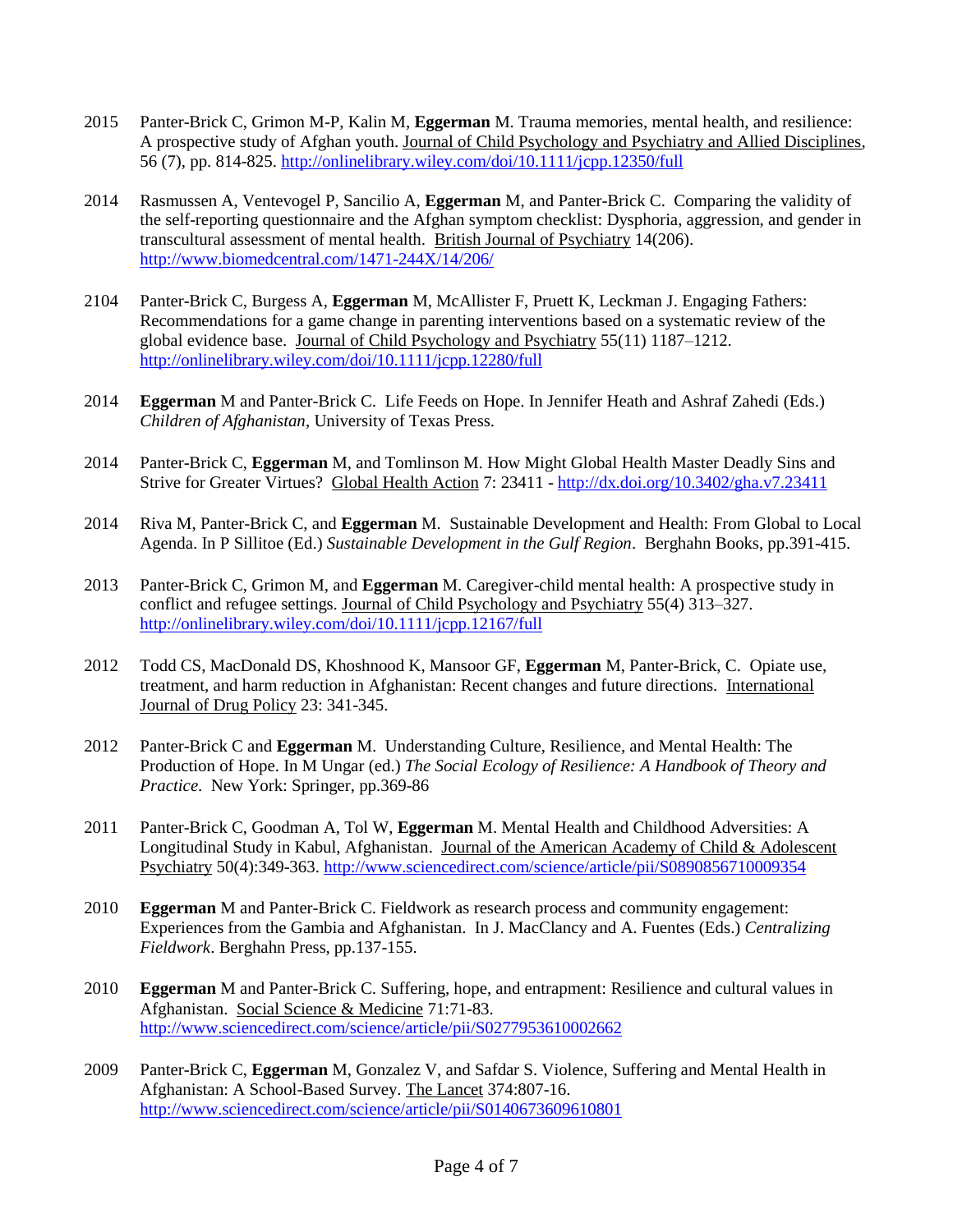- 2008 Panter-Brick C, **Eggerman** M, Mojadidi A, McDade T. Social stressors, mental health, and physiological stress in an urban elite of young Afghans in Kabul. American Journal of Human Biology 20(6):627-641.
- 2005 Panter-Brick C, Wardak AW, **Eggerman** M and Crowther R. Bio-psychological markers of mental health: research with refugee, street, and non-displaced Afghan youth in the wake of war. American Journal of Human Biology 17(2):266.
- 2005 **Eggerman**, M. Questions for Afghanistan: The Impact of Cultural, Social, and Educational Factors on Research. In O. Zollner (Ed.) *Targeting International Audiences: Current and Future Approaches to International Broadcasting Research*. Bonn: CIBAR.
- 2003 **Eggerman**, M. Afghanistan: A View from the Ground. In O. Zollner (Ed.) *Beyond Borders: Research for International Broadcasting.* Bonn: CIBAR.
- 2002 **Eggerman**, M. Representing Afghanistan. In Afghan Media Reconstruction in Focus, BBC World Service Trust; on-line publication available at www.bbc.co.uk/worldservice/trust/docs.
- 1997 Panter-Brick C and **Eggerman** M. Household Responses to Food Shortages in Western Nepal. Human Organisation 56(2):190-98.
- 1993 Mytton G and **Eggerman** M. International radio as a source of news. In G. Mytton (Ed.) *Global Audiences: Research for Worldwide Broadcasting*. London: John Libbey.
- 1992 Panter-Brick C, Miller DG, **Eggerman** M. Haemoglobin levels and step test performance of men and women in Nepal. American Journal of Human Biology 4:481–91.
- 1989 Reynolds V, Marriott F, Shawkat F, **Eggerman** M, Nikolaou V. Heart-rate variation, age, and behaviour in elderly women. American Journal of Human Biology *16(3):265-73*.

### **Conference presentations (select examples)**

- "Tension, Faith and Solidarity on the Border." Lombard L, **Eggerman** M, and Panter-Brick C. Colloquium on Social Justice, Solidarity, and Forced Migration. Program on Refugees, Forced Migration, and Humanitarian Responses, MacMillan Center of International & Area Studies, Yale University (March 2019)
- "Refugees, stress, and mental health trajectories." Panter-Brick C, **Eggerman** M, Hadfield K, Dajani R, Ager A. 23<sup>rd</sup> World Congress for the International Association for Child and Adolescent Psychiatry and Allied Professions (IACAPAP), Prague, Czech Republic (July 2018).
- "Pathways of recovery in adolescents affected by the Syrian crisis: What predicts trajectories of mental health and chronic stress?" Hadfield K, Dajani R, Ager A, **Eggerman** M, Ungar M, van Uum S, Greff M & Panter-Brick C. 25<sup>th</sup> Biennial Meeting of the International Society for the Study of Behavioural Development (ISSBD), Gold Coast, Australia (2018).
- "Adversity, resilience, and mental health trajectories in Syrian refugee and Jordanian host-community youth." Hadfield K, **Eggerman** M, Dajani R, Panter-Brick C and Ungar M. Pathways to Resilience IV conference in Cape Town, South Africa (June 2017).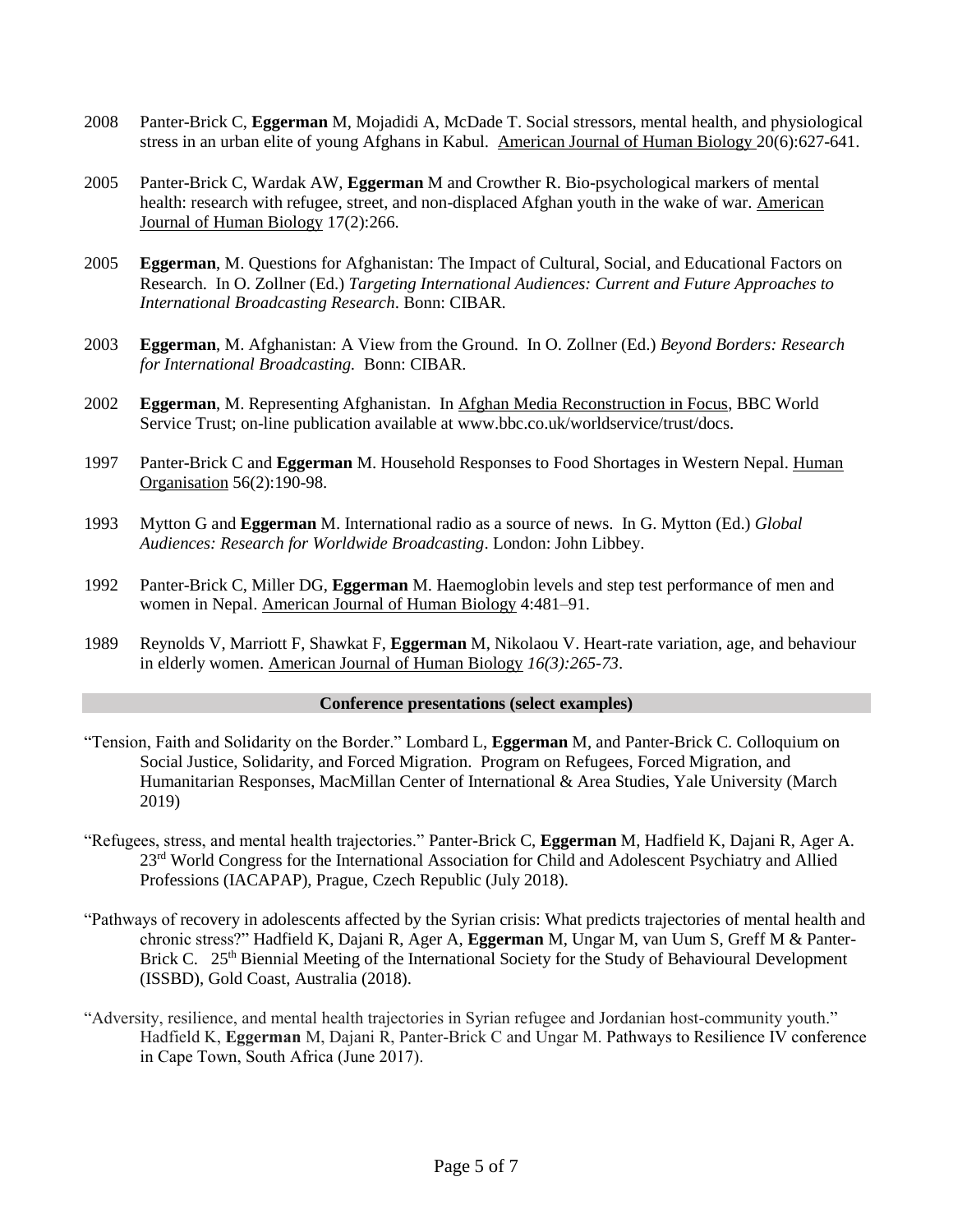"Lessons learnt from an impact evaluation conducted with conflict-affected adolescents: Lollipops, manicures and ownership." Hadfield K, Panter-Brick C, **Eggerman** M. Bi-annual World Conference on Humanitarian Studies:

(Re-)Shaping Boundaries in Crisis and Crisis Response, International Humanitarian Studies Association IHSA, Le Hague, the Netherlands (August 2018).

- "Can stress biomarkers demonstrate the effectiveness of a humanitarian intervention? An evaluation with Syrian refugee youth." Sancilio A, Dajani D, **Eggerman** M, Van Uum S, Wiley K, Panter-Brick C. 41st Annual Meeting of the Human Biology Association, Atlanta, Georgia (April 2016). <https://www.humbio.org/>
- "Do stress biomarkers track poverty, stress, and trauma? Evaluating war-affected youth." Sancilio A, Dajani R, Eggerman M, Van Uum S, Ager A, Tesfaye B, Eick G, Wiley K, Panter-Brick C. Society for the Study of Human Biology: Human Biology of Poverty Symposium (September 2015). [http://sshb2015symposium.com](http://sshb2015symposium.com/)
- "Setting a Mental Health Agenda in Humanitarian Settings: Why Resilience Matters." Paper co-authored for the annual meeting of the Society for Cultural Anthropology, Providence, RI., USA (May, 2012).
- "War, Resilience, and Culture in Afghanistan." Paper co-authored for the session on 'Culture and Resilience in Terrorism and War,' 3rd World Congress of Cultural Psychiatry, London, UK (March 2012).
- "Hope and Suffering: Expressions of Resilience in Afghanistan." Paper co-authored at the Society for Medical Anthropology, Yale University, USA (September 2009).
- Ethics and Health Research in Conflict Settings." Paper co-presented at a Conference on "Ethics in the field: Contemporary challenges," Oxford Brooks University, Oxford, UK (April 2009).

"Mental Health in Afghanistan." Paper co-presented at MERLIN Headquarters, London, UK (February 2008).

- "Adolescent Mental Health in Afghanistan." Paper co-presented at the London School of Hygiene and Tropical Medicine, London, UK (January 2008).
- "Health, Risk and Adversity." Paper co-presented at a Presidential session of the American Anthropological Association, entitled 'The Application of Anthropology: Addressing Social and Health Inequalities in an Increasingly Complex World.' Washington, DC (November 2007).
- "Fieldwork as research process and community engagement." Paper co-presented at a Conference on 'Interdisciplinary Fieldwork,' Oxford Brookes University, Oxford, UK (April 2007).
- "Questions for Afghanistan? The Impact of Cultural, Social, and Educational Factors on Research." Keynote presentation at the Conference of International Broadcasting Audience Research (CIBAR), London, UK (November 2004).
- "Afghanistan: a view from the ground." Conference of International Broadcasting Audience Research (CIBAR), Moscow, Russia (November 2003).

# **Outreach Activities**

Display of research drawings from Afghanistan for the Wellcome Trust "War and Medicine" exhibition, the Wellcome Trust, London, UK (November 2008-February 2009) and the Deutsches Hygiene Museum in Dresden, Germany (April-August 2009); the exhibit was viewed by 35,000 visitors during its 12-week run in London.